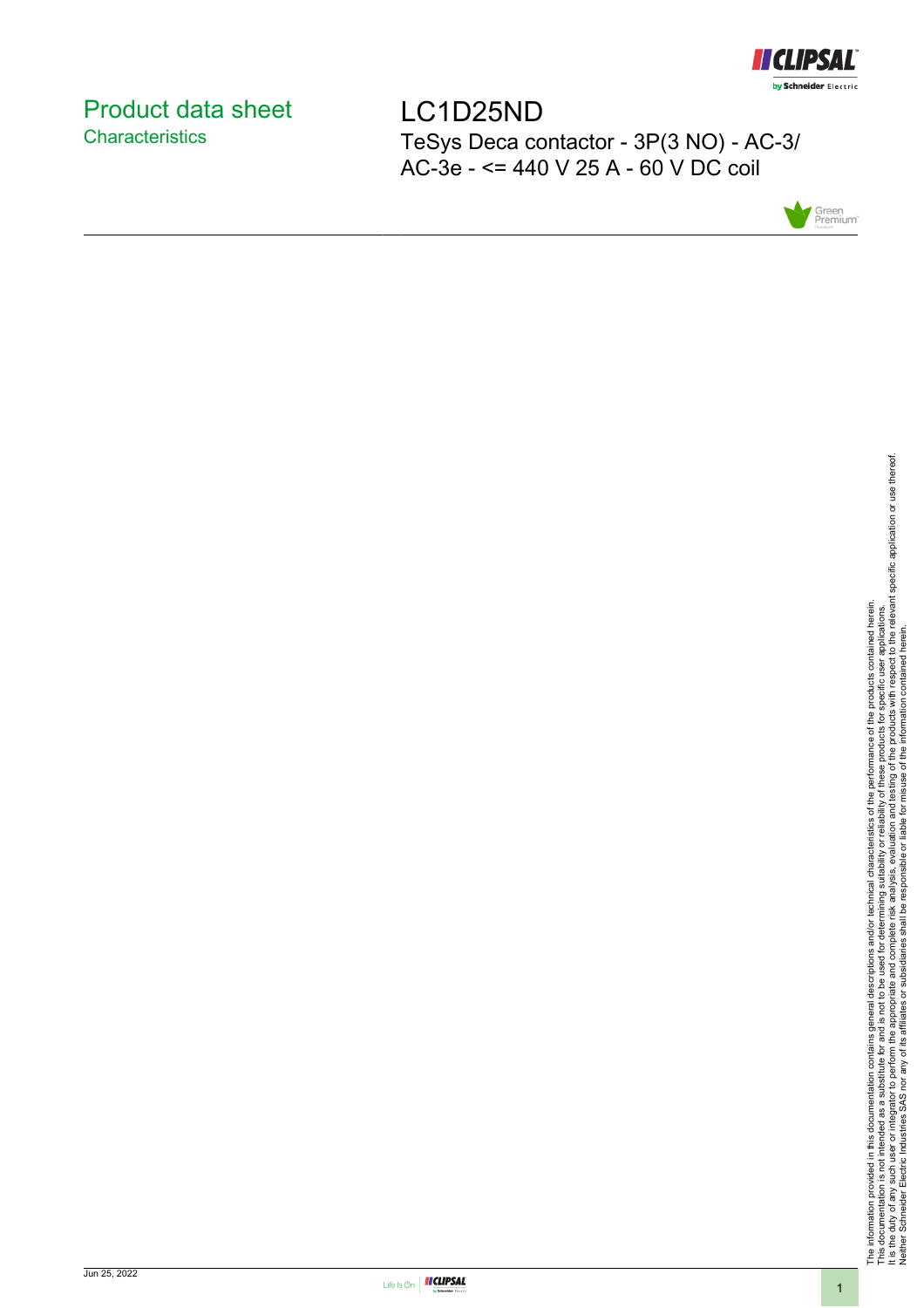

| Main                                           |                                                                                                                                                                                                                                                                                                                                                                                                                                                     |
|------------------------------------------------|-----------------------------------------------------------------------------------------------------------------------------------------------------------------------------------------------------------------------------------------------------------------------------------------------------------------------------------------------------------------------------------------------------------------------------------------------------|
| Range                                          | TeSys<br><b>TeSys Deca</b>                                                                                                                                                                                                                                                                                                                                                                                                                          |
| Product name                                   | TeSys D<br><b>TeSys Deca</b>                                                                                                                                                                                                                                                                                                                                                                                                                        |
| Product or component<br>type                   | Contactor                                                                                                                                                                                                                                                                                                                                                                                                                                           |
| Device short name                              | LC <sub>1</sub> D                                                                                                                                                                                                                                                                                                                                                                                                                                   |
| Contactor application                          | Motor control<br>Resistive load                                                                                                                                                                                                                                                                                                                                                                                                                     |
| Utilisation category                           | $AC-3$<br>$AC-4$<br>$AC-1$<br>AC-3e                                                                                                                                                                                                                                                                                                                                                                                                                 |
| Poles description                              | 3P                                                                                                                                                                                                                                                                                                                                                                                                                                                  |
| Power pole contact<br>composition              | 3 NO                                                                                                                                                                                                                                                                                                                                                                                                                                                |
| [Ue] rated operational<br>voltage              | Power circuit: <= 690 V AC 25400 Hz<br>Power circuit: $\leq$ 300 V DC                                                                                                                                                                                                                                                                                                                                                                               |
| [le] rated operational<br>current              | 25 A (at <60 °C) at <= 440 V AC AC-3 for power<br>circuit<br>40 A (at <60 °C) at <= 440 V AC AC-1 for power<br>circuit<br>25 A (at <60 $^{\circ}$ C) at <= 440 V AC AC-3e for power<br>circuit                                                                                                                                                                                                                                                      |
| Motor power kW                                 | 5.5 KW at 220230 V AC 50/60 Hz (AC-3)<br>11 KW at 380400 V AC 50/60 Hz (AC-3)<br>11 KW at 415440 V AC 50/60 Hz (AC-3)<br>15 KW at 500 V AC 50/60 Hz (AC-3)<br>15 KW at 660690 V AC 50/60 Hz (AC-3)<br>5.5 KW at 400 V AC 50/60 Hz (AC-4)<br>5.5 KW at 220230 V AC 50/60 Hz (AC-3e)<br>11 KW at 380400 V AC 50/60 Hz (AC-3e)<br>11 KW at 415440 V AC 50/60 Hz (AC-3e)<br>15 KW at 500 V AC 50/60 Hz (AC-3e)<br>15 kW at 660690 V AC 50/60 Hz (AC-3e) |
| Motor power HP (UL /<br>CSA)                   | 3 Hp at 230/240 V AC 50/60 Hz for 1 phase motors<br>2 Hp at 115 V AC 50/60 Hz for 1 phase motors<br>7.5 Hp at 230/240 V AC 50/60 Hz for 3 phases<br>motors<br>15 Hp at 460/480 V AC 50/60 Hz for 3 phases<br>motors<br>20 Hp at 575/600 V AC 50/60 Hz for 3 phases<br>motors<br>7.5 hp at 200/208 V AC 50/60 Hz for 3 phases<br>motors                                                                                                              |
| Control circuit type                           | DC standard                                                                                                                                                                                                                                                                                                                                                                                                                                         |
| [Uc] control circuit<br>voltage                | 60 V DC                                                                                                                                                                                                                                                                                                                                                                                                                                             |
| Auxiliary contact<br>composition               | $1 NQ + 1 NC$                                                                                                                                                                                                                                                                                                                                                                                                                                       |
| [Uimp] rated impulse<br>withstand voltage      | 6 kV conforming to IEC 60947                                                                                                                                                                                                                                                                                                                                                                                                                        |
| Overvoltage category                           | Ш                                                                                                                                                                                                                                                                                                                                                                                                                                                   |
| [Ith] conventional free<br>air thermal current | 10 A (at 60 °C) for signalling circuit<br>40 A (at 60 °C) for power circuit                                                                                                                                                                                                                                                                                                                                                                         |
| Irms rated making<br>capacity                  | 140 A AC for signalling circuit conforming to IEC<br>60947-5-1<br>250 A DC for signalling circuit conforming to IEC<br>60947-5-1<br>450 A at 440 V for power circuit conforming to IEC<br>60947                                                                                                                                                                                                                                                     |
| Rated breaking capacity                        | 450 A at 440 V for power circuit conforming to IEC<br>60947                                                                                                                                                                                                                                                                                                                                                                                         |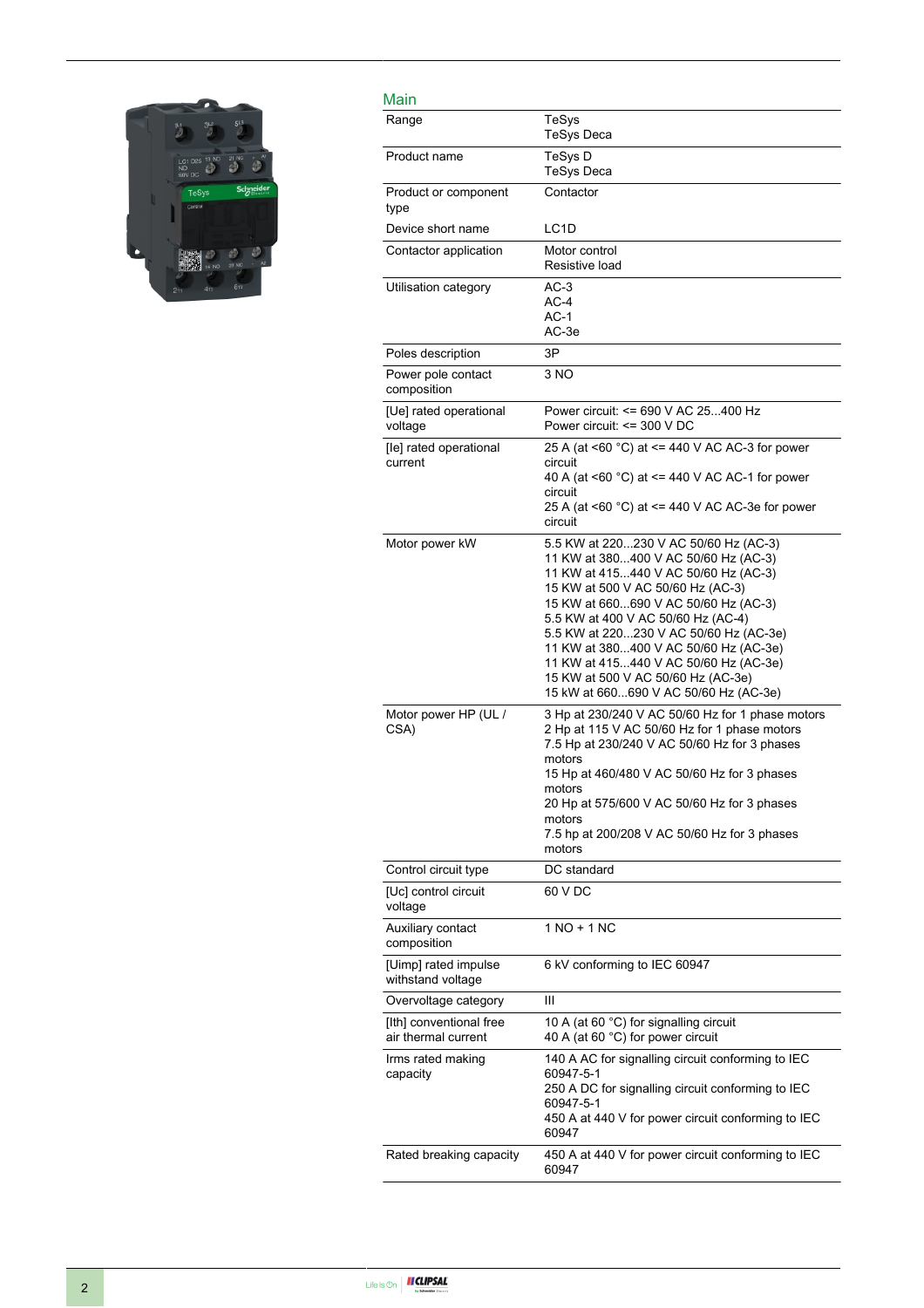| [Icw] rated short-time<br>withstand current | 240 A 40 °C - 10 s for power circuit<br>380 A 40 °C - 1 s for power circuit<br>50 A 40 °C - 10 min for power circuit<br>120 A 40 °C - 1 min for power circuit<br>100 A - 1 s for signalling circuit<br>120 A - 500 ms for signalling circuit<br>140 A - 100 ms for signalling circuit                                                                                                                                                                                                                                                                                                                                                                                                                                                                                                                                                                                                                                                                                                                                                                                                                                                                                                                                                                     |
|---------------------------------------------|-----------------------------------------------------------------------------------------------------------------------------------------------------------------------------------------------------------------------------------------------------------------------------------------------------------------------------------------------------------------------------------------------------------------------------------------------------------------------------------------------------------------------------------------------------------------------------------------------------------------------------------------------------------------------------------------------------------------------------------------------------------------------------------------------------------------------------------------------------------------------------------------------------------------------------------------------------------------------------------------------------------------------------------------------------------------------------------------------------------------------------------------------------------------------------------------------------------------------------------------------------------|
| Associated fuse rating                      | 10 A gG for signalling circuit conforming to IEC<br>60947-5-1<br>63 A gG at $\leq$ 690 V coordination type 1 for power<br>circuit<br>40 A gG at <= 690 V coordination type 2 for power<br>circuit                                                                                                                                                                                                                                                                                                                                                                                                                                                                                                                                                                                                                                                                                                                                                                                                                                                                                                                                                                                                                                                         |
| Average impedance                           | 2 mOhm - Ith 40 A 50 Hz for power circuit                                                                                                                                                                                                                                                                                                                                                                                                                                                                                                                                                                                                                                                                                                                                                                                                                                                                                                                                                                                                                                                                                                                                                                                                                 |
| [Ui] rated insulation<br>voltage            | Power circuit: 690 V conforming to IEC 60947-4-1<br>Power circuit: 600 V CSA certified<br>Power circuit: 600 V UL certified<br>Signalling circuit: 690 V conforming to IEC 60947-1<br>Signalling circuit: 600 V CSA certified<br>Signalling circuit: 600 V UL certified                                                                                                                                                                                                                                                                                                                                                                                                                                                                                                                                                                                                                                                                                                                                                                                                                                                                                                                                                                                   |
| <b>Electrical durability</b>                | 1.65 Mcycles 25 A AC-3 at Ue <= 440 V<br>1.4 Mcycles 40 A AC-1 at Ue <= 440 V<br>1.65 Mcycles 25 A AC-3e at Ue <= 440 V                                                                                                                                                                                                                                                                                                                                                                                                                                                                                                                                                                                                                                                                                                                                                                                                                                                                                                                                                                                                                                                                                                                                   |
| Power dissipation per<br>pole               | 3.2 W AC-1<br>1.25 W AC-3<br>1.25 W AC-3e                                                                                                                                                                                                                                                                                                                                                                                                                                                                                                                                                                                                                                                                                                                                                                                                                                                                                                                                                                                                                                                                                                                                                                                                                 |
| Front cover                                 | With                                                                                                                                                                                                                                                                                                                                                                                                                                                                                                                                                                                                                                                                                                                                                                                                                                                                                                                                                                                                                                                                                                                                                                                                                                                      |
| Mounting support                            | Rail<br>Plate                                                                                                                                                                                                                                                                                                                                                                                                                                                                                                                                                                                                                                                                                                                                                                                                                                                                                                                                                                                                                                                                                                                                                                                                                                             |
| Standards                                   | CSA C22.2 No 14<br>EN 60947-4-1<br>EN 60947-5-1<br>IEC 60947-4-1<br>IEC 60947-5-1<br><b>UL 508</b><br>IEC 60335-1                                                                                                                                                                                                                                                                                                                                                                                                                                                                                                                                                                                                                                                                                                                                                                                                                                                                                                                                                                                                                                                                                                                                         |
| <b>Product certifications</b>               | <b>DNV</b><br>CCC<br>GL<br><b>RINA</b><br>CSA<br>GOST<br>BV.<br>UL<br>LROS (Lloyds register of shipping)<br><b>UKCA</b>                                                                                                                                                                                                                                                                                                                                                                                                                                                                                                                                                                                                                                                                                                                                                                                                                                                                                                                                                                                                                                                                                                                                   |
| Connections - terminals                     | Control circuit: screw clamp terminals 1 cable(s) 1<br>4 mm <sup>2</sup> flexible without cable end<br>Control circuit: screw clamp terminals 2 cable(s) 1<br>4 mm <sup>2</sup> flexible without cable end<br>Control circuit: screw clamp terminals 1 cable(s) 1<br>4 mm <sup>2</sup> flexible with cable end<br>Control circuit: screw clamp terminals 2 cable(s) 1<br>2.5 mm <sup>2</sup> flexible with cable end<br>Control circuit: screw clamp terminals 1 cable(s) 1<br>4 mm <sup>2</sup> solid without cable end<br>Control circuit: screw clamp terminals 2 cable(s) 1<br>4 mm <sup>2</sup> solid without cable end<br>Power circuit: screw clamp terminals 1 cable(s)<br>2.510 mm <sup>2</sup> flexible without cable end<br>Power circuit: screw clamp terminals 2 cable(s)<br>2.510 mm <sup>2</sup> flexible without cable end<br>Power circuit: screw clamp terminals 1 cable(s) 1<br>10 mm <sup>2</sup> flexible with cable end<br>Power circuit: screw clamp terminals 2 cable(s)<br>1.56 mm <sup>2</sup> flexible with cable end<br>Power circuit: screw clamp terminals 1 cable(s)<br>1.510 mm <sup>2</sup> solid without cable end<br>Power circuit: screw clamp terminals 2 cable(s) 2.5<br>10 mm <sup>2</sup> solid without cable end |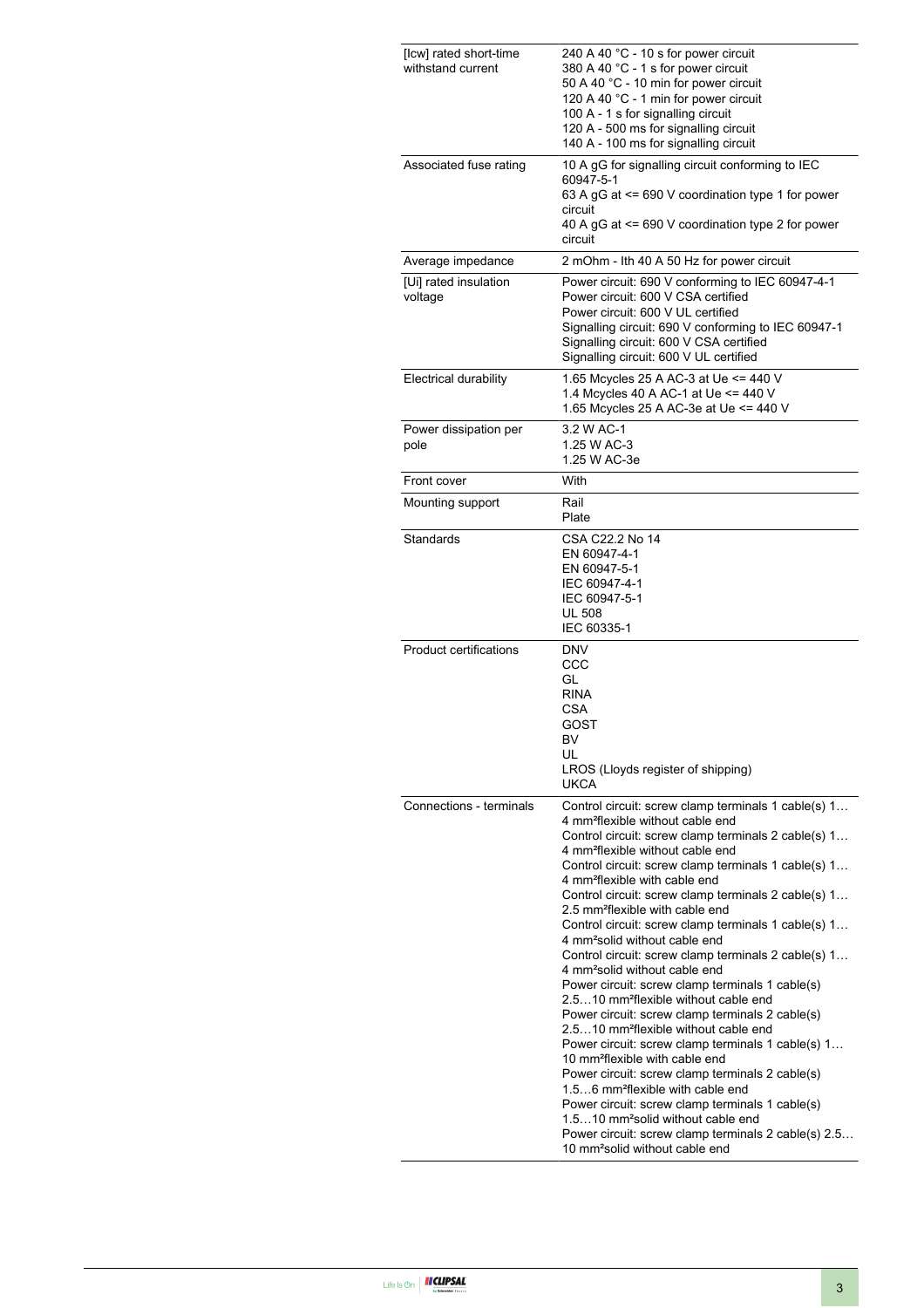| Tightening torque        | Control circuit: 1.7 N.m - on screw clamp terminals -<br>with screwdriver flat $\varnothing$ 6 mm<br>Control circuit: 1.7 N.m - on screw clamp terminals -<br>with screwdriver Philips No 2<br>Power circuit: 2.5 N.m - on screw clamp terminals -<br>with screwdriver flat $\varnothing$ 6 mm<br>Power circuit: 2.5 N.m - on screw clamp terminals -<br>with screwdriver Philips No 2<br>Control circuit: 1.7 N.m - on screw clamp terminals -<br>with screwdriver pozidriv No 2<br>Power circuit: 2.5 N.m - on screw clamp terminals -<br>with screwdriver pozidriv No 2 |
|--------------------------|----------------------------------------------------------------------------------------------------------------------------------------------------------------------------------------------------------------------------------------------------------------------------------------------------------------------------------------------------------------------------------------------------------------------------------------------------------------------------------------------------------------------------------------------------------------------------|
| Operating time           | 53.5572.45 ms closing<br>1624 ms opening                                                                                                                                                                                                                                                                                                                                                                                                                                                                                                                                   |
| Safety reliability level | B10d = 1369863 cycles contactor with nominal load<br>conforming to EN/ISO 13849-1<br>B10d = 20000000 cycles contactor with mechanical<br>load conforming to EN/ISO 13849-1                                                                                                                                                                                                                                                                                                                                                                                                 |
| Mechanical durability    | 30 Mcycles                                                                                                                                                                                                                                                                                                                                                                                                                                                                                                                                                                 |
| Maximum operating rate   | 3600 cyc/h 60 °C                                                                                                                                                                                                                                                                                                                                                                                                                                                                                                                                                           |

#### **Complementary**

| Coil technology                | Built-in bidirectional peak limiting diode suppressor                                                                    |
|--------------------------------|--------------------------------------------------------------------------------------------------------------------------|
| Control circuit voltage limits | 0.10.25 Uc (-4070 °C):drop-out DC<br>0.71.25 Uc (-4060 °C): operational DC<br>11.25 Uc (6070 °C): operational DC         |
| Time constant                  | 28 <sub>ms</sub>                                                                                                         |
| Inrush power in W              | 5.4 W (at 20 °C)                                                                                                         |
| Hold-in power consumption in W | 5.4 W at 20 °C                                                                                                           |
| Auxiliary contacts type        | Type mechanically linked 1 NO + 1 NC conforming to IEC 60947-5-1<br>Type mirror contact 1 NC conforming to IEC 60947-4-1 |
| Signalling circuit frequency   | 25400 Hz                                                                                                                 |
| Minimum switching current      | 5 mA for signalling circuit                                                                                              |
| Minimum switching voltage      | 17 V for signalling circuit                                                                                              |
| Non-overlap time               | 1.5 Ms on de-energisation between NC and NO contact<br>1.5 ms on energisation between NC and NO contact                  |
| Insulation resistance          | > 10 MOhm for signalling circuit                                                                                         |

## Environment

| IP degree of protection               | IP20 front face conforming to IEC 60529                                                                                                                                     |  |
|---------------------------------------|-----------------------------------------------------------------------------------------------------------------------------------------------------------------------------|--|
| Climatic withstand                    | Conforming to IACS E10<br>Conforming to IEC 60947-1 Annex Q category D                                                                                                      |  |
| Protective treatment                  | TH conforming to IEC 60068-2-30                                                                                                                                             |  |
| Pollution degree                      | 3                                                                                                                                                                           |  |
| Ambient air temperature for operation | $-4060 °C$<br>6070 °C with derating                                                                                                                                         |  |
| Ambient air temperature for storage   | $-6080 °C$                                                                                                                                                                  |  |
| Operating altitude                    | $03000$ m                                                                                                                                                                   |  |
| Fire resistance                       | 850 °C conforming to IEC 60695-2-1                                                                                                                                          |  |
| Mechanical robustness                 | Vibrations contactor open: 2 Gn, 5300 Hz<br>Vibrations contactor closed: 4 Gn, 5300 Hz<br>Shocks contactor closed: 15 Gn for 11 ms<br>Shocks contactor open: 8 Gn for 11 ms |  |
| Height                                | 85 mm                                                                                                                                                                       |  |
| Width                                 | 45 mm                                                                                                                                                                       |  |
| Depth                                 | 101 mm                                                                                                                                                                      |  |
| Net weight                            | $0.53$ kg                                                                                                                                                                   |  |